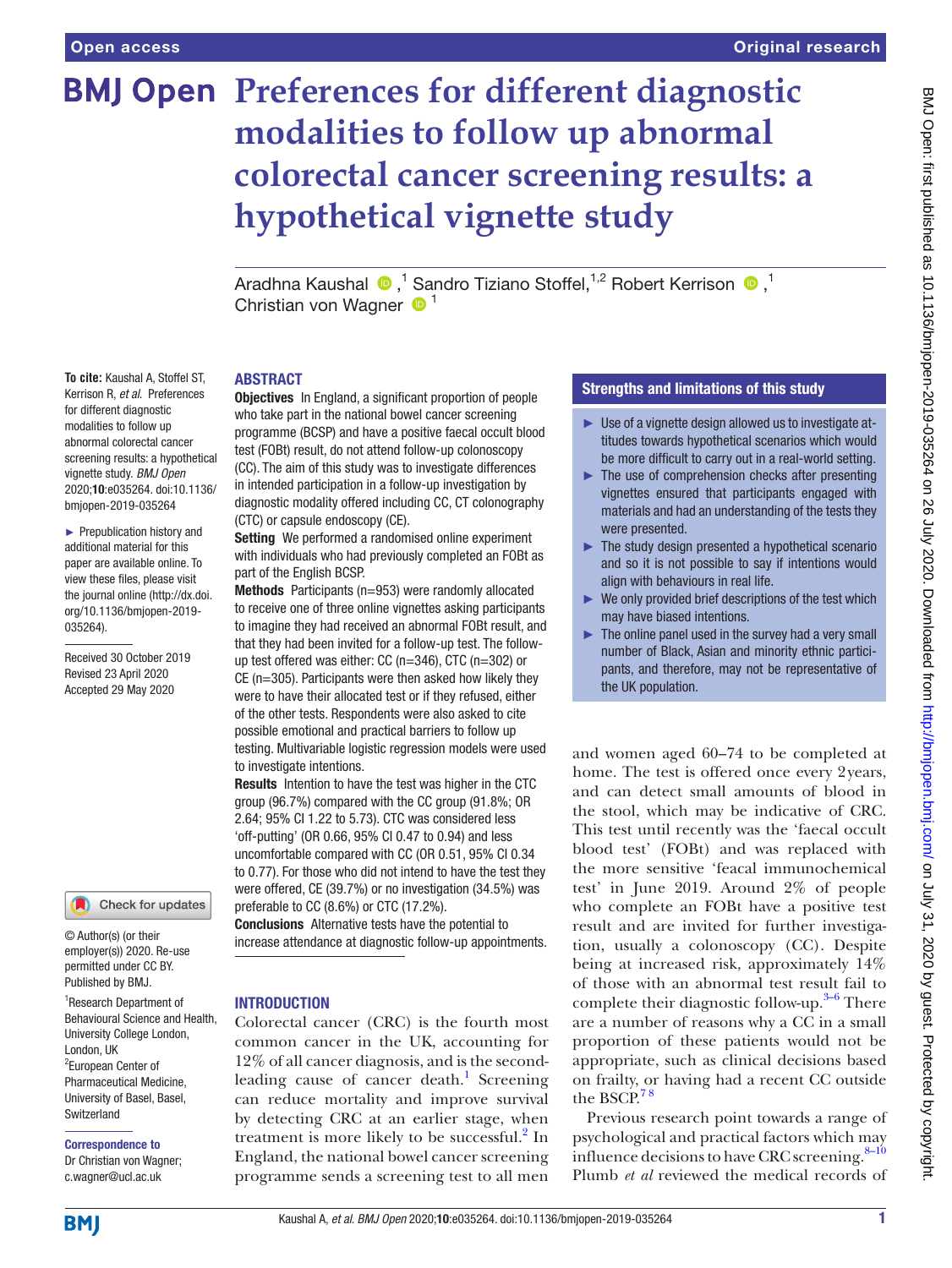patients of 170 patients to identify patient factors associated with non-attendance at CC after a positive FOBt and found the most cited reason was 'unwillingness to complete the test'.<sup>[8](#page-8-4)</sup> For some patients, this was due to anxiety about pain, and risks associated with screening but in the majority of cases, the reason was unspecified. This is supported by a recent systematic review on incomplete diagnostic follow-up after an abnormal CRC screening result which identified perception of pain as the most commonly cited reason in addition to 'embarrassment' and 'being too busy'.<sup>11</sup> Consequently, for a vast majority of this group of patients, there is a strong need to develop patient or system level interventions to remove modifiable barriers to investigating the cause of their FOBt result.<sup>[12](#page-8-6)</sup>

Some of these barriers may be directly or indirectly related to the nature of CC. CC involves inserting a long flexible tube with a tiny camera on the end into the anus in order to examine the bowel. If polyps (small, potentially cancerous growths) are found, they are removed during the procedure. The test requires the patient to restrict their diet, take a strong laxative and arrange for someone to take them home afterwards due to drowsiness caused by a sedative. After the procedure, most people will need to rest for the remainder of the day.<sup>[13](#page-8-7)</sup>

Considering the practical and emotional barriers which may inhibit someone from accepting the offer of further investigation via CC, it has been suggested that offering alternative tests, such as CT colonography (CTC) or capsule endoscopy (CE), may be more acceptable to patients. $\frac{14-16}{1}$  These tests differ in terms of preparation, time in hospital and level of perceived invasiveness. Both of these tests, as with CC, require the patient to restrict their diet and take a laxative. In CTC, X-rays are used to take images while a small tube is used to inflate the bowel. After CTC, most people are able to resume their daily activities. $17$  In CE, the patient ingests a capsule containing a small camera which takes photos inside the bowel and transmits them wirelessly to a receiver worn by the patient.[18](#page-8-10) Patients are able to carry on with their normal activity and the capsule is passed through the body after 8hours. For both of these tests, a CC is usually recommended to remove any polyps if they are found.

CTC and CE could be offered individuals who decline to have a CC after a positive FOBt, in the expectation that providing individuals with alternative choices increases their feeling of autonomy and intrinsic motivation.<sup>19-21</sup> While offering choice seems promising, there exists no evidence that offering more than one screening test influences adherence and patient satisfaction.<sup>22</sup> Although CTC and CE are not currently endorsed as a screening methods, it is possible that offering alternative tests for those who do stop engaging with the screening programme may increase intentions to have further investigations.

The present study aimed to evaluate whether offering different screening tests, such as CTC or CE, increases

intentions to attend for further investigation, when compared with offering a CC.

# **METHODS**

#### **Design**

We performed a randomised online experiment with a survey company called: 'Dynata' (formerly Survey Sampling International and Research Now). Potentially eligible men and women were invited to participate in the online experiment by Dynata, who invited them from their panel if they were: (1) aged 60–74 years and (2) lived in England. Potentially eligible men and women were informed that they would be rewarded with 'Dynata points', which they could exchange for money, or a donation to a charity, if they complete the survey.

Individuals who agreed to participate in the survey were asked about their screening history, which was used to filter ineligible adults. Only individuals who had completed an FOBt previously, and received a normal result, were eligible to participate in the survey. We excluded participants who had previously had a CC, a previous diagnosis of CRC or had parts of their bowel removed. Once eligibility to participate had been established using these criteria, participants were then randomly allocated to one of three experimental conditions in which they were asked to read a hypothetical vignette (see [online supple](https://dx.doi.org/10.1136/bmjopen-2019-035264)[mentary appendix 1](https://dx.doi.org/10.1136/bmjopen-2019-035264)).

Depending on the condition individuals were allocated to, the vignette asked them to imagine that their next FOBt result was abnormal, and they were being invited for a follow-up test consisting of either CC, a CTC or a CE. Each vignette included a some images of the test, a short description about what happens before, during and after the test, and any risks associated with the offered test. After reading the information, participants were required to successfully answer a 'comprehension check question' about the test (what happens during the test, how long it takes, and what happens afterwards), to ensure they had understood the information. If answered incorrectly, the information about the test was presented again and the participant is provided with another opportunity to answer the question. Once the participant answered the comprehension check question correctly, they were asked about their intention to have the follow-up test. Details of the comprehension check questions can be found in the [online supplementary appendix 1](https://dx.doi.org/10.1136/bmjopen-2019-035264).

#### **Measures**

#### Intention to have follow-up test

On answering the comprehension check question correctly, participants were asked to indicate their intention to book an appointment ('Considering all the information presented above, would you take up the offer of this test?*'*), using a four-point Likert scale, with response options: 'definitely not', 'probably not', 'probably, yes' and 'definitely, yes'.<sup>23 24</sup> These responses were dichotomised ('probably, yes' or 'definitely, yes' vs 'probably not'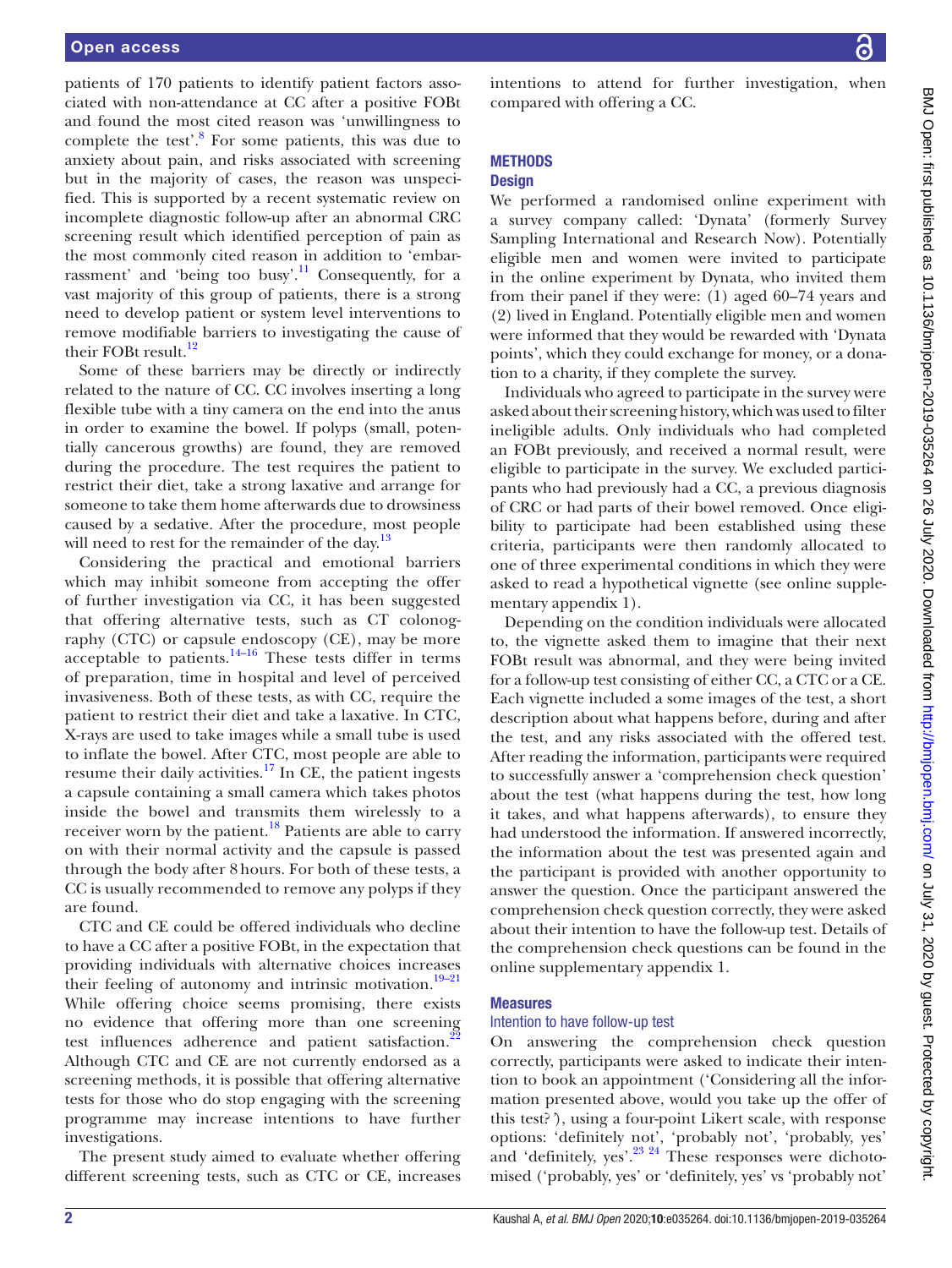or 'definitely not') due to the relative lack of 'probably not' and 'definitely not' responses (see [online supple](https://dx.doi.org/10.1136/bmjopen-2019-035264)[mentary appendix 2](https://dx.doi.org/10.1136/bmjopen-2019-035264)).

#### Barriers for follow-up test

After indicating their intentions, participants were then asked to indicate how they felt about potential barriers for not wanting the tests ('Please read each statement and select how strongly you agree or disagree with it?'), using a four-point Likert scale, with response options: 'strongly agree', 'slightly agree', 'slightly disagree' and 'strongly disagree'. The barriers featured six emotional and four practical items, and were derived from previous surveys. $8\frac{25}{1}$  The six emotional barrier items were: 'The preparation for the test (restricted diet and strong laxative) puts me off', 'The test looks like it would be uncomfortable', 'I would be embarrassed about taking the test', 'I would worry about the risks associated with the test', 'I would be afraid of getting an abnormal result' and 'Doing the test would make me worry more about bowel cancer'. The four practical barrier items were: 'I would not have time to do the test', 'I have other problems to worry about', 'It would be difficult to arrange transport to the hospital' and 'I have other health problems that are more important'. These responses were dichotomised ('strongly agree' or 'slightly agree' vs 'slightly disagree' or 'strongly disagree') due to the relative lack of 'strongly agree' responses (see [online supplementary appendix 2](https://dx.doi.org/10.1136/bmjopen-2019-035264)).

#### Preference of disinclined study participants

Study participants who indicated that they would not (probably or definitely) have the offered follow-up test were presented with information about the other two tests and asked which of the three tests they would prefer ('Which of the two tests would you prefer to have?'), with response options 'CC', 'capsule endoscopy', 'CTC' and 'none of them'.

#### Numeracy skills

Numeracy skills were assessed by the question: 'Which of the following numbers represents the biggest risk of getting a disease?', with answer options '1/10', '1/100', '1/1000' and 'I don't know'. This measure was adapted from Lipkus *et al*, [26](#page-8-14) who previously validated the question as a measure for numeracy skills.

#### Sociodemographic variables

Details of the participant's age, gender, ethnicity, employment status, education, car and home ownership were collected at the end of the survey. Ethnicity data were recoded as 'White' (White British or Other White Background) and Black, Asian and minority ethnic (BAME) due to the small numbers in each group. The three variables on education, car and home ownership were used to calculate a proxy measure for socioeconomic deprivation. One point was given to a participant if their household did not own a car or van, if they had no formal qualifications and if they did not own their own home. $27-29$  Scores,

therefore, ranged from 0 to 3, with high scores indicating higher levels of deprivation.

#### Sample size calculation

Sample size of this study was calculated prior to data collection based on the results of a soft launch. We calculated that we needed approximately 300 participants per condition to detect differences of at least 5percentage points in proportion of intenders effect size between any of the three conditions, with a power of 80% and an alpha value of  $0.05.\overline{30}$ 

#### Statistical analysis

Our primary outcome was intention to have the offered follow-up test after exposure to the allocated vignette. Our secondary outcomes were the responses to the perceived emotional and practical barrier questions. Descriptive statistics were used to report the sociodemographic characteristics of the study population. Univariable and multivariable logistic regression models were used to investigate the effect of offering alternative follow-up tests on participants' intentions to have further investigations, as well as their perceived emotional and practical barriers of the test offered. Covariates that were included in the regression models were age, gender, ethnicity, deprivation score, employment status and numeracy. All statistical analyses were conducted using Stata/SE  $(V.15.1)$ .<sup>[31](#page-8-17)</sup> The survey, data and Stata codes for the experiment are available via Open Science Framework:[https://osf.io/](https://osf.io/fx69t/) [fx69t/.](https://osf.io/fx69t/)

#### Patient and public involvement

The design of this study followed a direct question posed by representatives of Public Health England and was informed by previous research on this topic and close collaboration with experts involved in administering relevant tests (see Acknowledgments).

# **RESULTS**

#### **Participants**

In total, 1926 adults responded to the online invitation. Of these, 481 (25.0%) were excluded due to their age or medical history (eg, previous bowel cancer diagnosis or removal of part of the bowel). A further 372 (19.3%) were excluded as they had never been invited for, or completed, an FOBt, and an additional 46 (2.4%) were excluded as they had previously received an abnormal FOBt result. Of the remaining 1027 adults who were eligible for inclusion, 953 (92.8%) completed the survey (see [figure](#page-3-0) 1 for an overview of participants through the study).

[Table](#page-4-0) 1 shows the participant characteristics by study condition. Around half of participants were male (54.5%). Most of the participants were of a White ethnic background (98.6%), not in paid employment (75.1%), had a formal education (62.6%), owned car (87.1%) and owned a house (87.4%).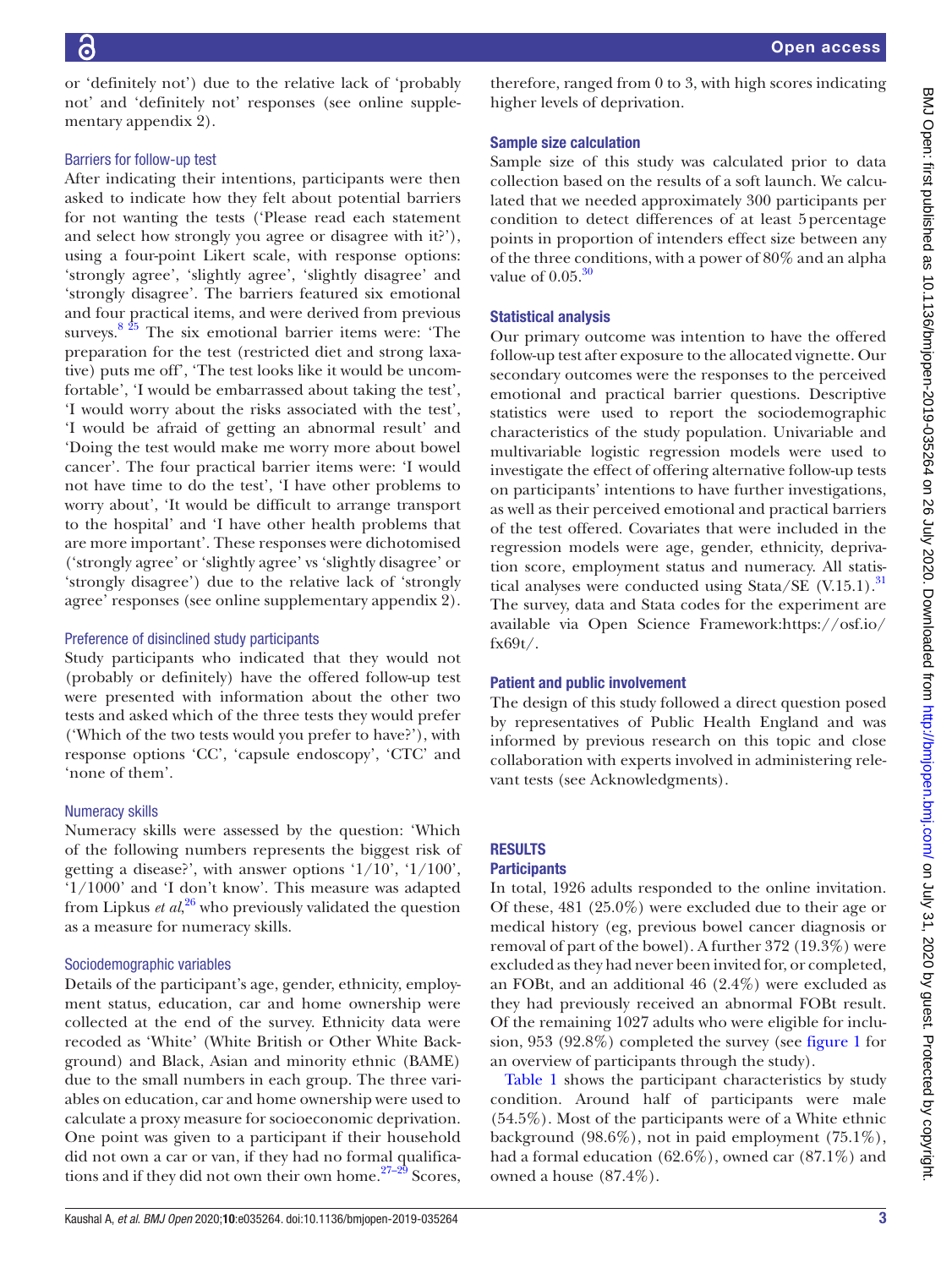

Started the survey (N=1.926)

Figure 1 Participant flow diagram. CC, colonoscopy; CE, capsule endoscopy; CRC, colorectal cancer; CTC, CT colonography; FOBt, faecal occult blood test.

#### Intention to have the allocated test

A large majority (93.7%) intended to have their allocated test, although this was graded by ethnicity (61.5% vs  $94.4\%$ ) and deprivation (2–3 markers:  $87.9\%$  vs 0 markers: 95.5%). The proportion of intenders was highest among those who were offered CTC, followed by those who were offered capsule, and finally those who were offered CC (96.7% vs 93.4% vs 91.8% respectively,  $\chi^2 = (2, n=953) = 6.64, p=0.036).$ 

removed (N=481)

Have never been invited or done FOBt (N=372)

result  $(N=46)$ 

In the multivariable model, participants remained more likely to accept further investigation if the offered test was CTC compared with CC, after adjusting for covariates ([table](#page-5-0) 2; OR 2.64, 95%CI 1.22 to 5.73, p=0.014). Offering CE did not significantly increase intentions compared with CC (OR 1.28, 95%CI 0.69 to 2.35, p=0.432). The multivariable analysis also revealed that intention to undergo follow-up tests was lower among BAME groups than White ethnic groups (OR 0.09, 95% CI 0.03 to 0.29, p<0.001), as well as more deprived individuals (1 marker: OR 0.45, 95%CI 0.25 to 0.84, p=0.012; 2–3 markers: OR 0.34, 95% CI 0.15 to 0.79, p=0.012).

## Preferences of disinclined study participants

In total, 58 (6.1%) study participants did not intend to have their offered follow-up test. Independently from the initial offer, most disinclined study participants would

<span id="page-3-0"></span>either choose CE (n=23, 39.7%) or none of the tests (n=20, 34.5%). A Fisher's exact test demonstrated that preferences were not influenced by the initial random allocation (p=0.806).

#### Perceived emotional barriers

Those who were randomised to CTC were less likely to agree that the test is off-putting (OR  $0.66$ ,  $95\%$  CI  $0.47$ to 0.94, p=0.022) or uncomfortable (OR 0.51,  $95\%$  CI  $0.34$  to  $0.77$ ,  $p=0.001$ ) than those who were offered a CC. Participants who were offered CE as a follow-up test were less likely to perceive the test as uncomfortable (OR 0.11, 95%CI 0.07 to 0.16, p<0.001), embarrassing (OR 0.33, 95%CI 0. 23 to 0.48, p<0.001) or creating worries about the risks associated with the test (OR 0.70, 95%CI 0.51 to 0.97, p=0.031) than those who were offered a CC [\(table](#page-6-0) 3).

The table also shows that women were more likely to perceive the offered tests as off-putting  $(OR 1.41, 95\% \text{ CI})$ 1.06 to 1.88, p=0.018), embarrassing (OR 1.83, 95%CI 1.36 to 2.47, p<0.001) and causing worries about the risks (OR 1.46, 95%CI 1.11 to 1.91, p=0.007) and results of the test (OR 1.57, 95%CI 1.20 to 2.05, p=0.001).

Higher deprivation was associated with worrying about the risks associated with the test (OR 1.50, 95%CI 1.09 to 2.08, p=0.014) and numeracy was positively associated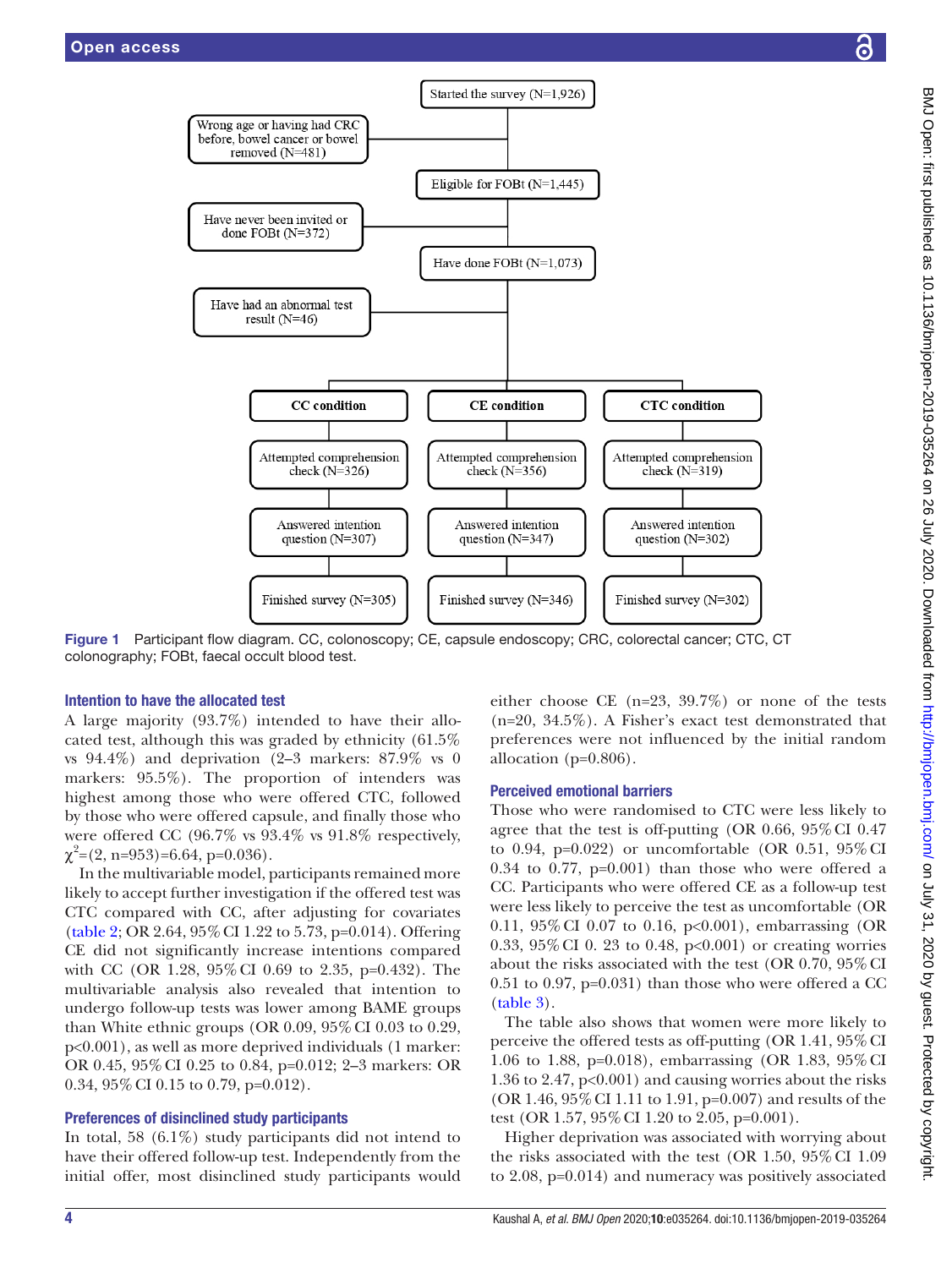<span id="page-4-0"></span>

| Table 1                        |                                       |        |                        | Sociodemographic characteristics of the study population (n=953) |                        |                 |                             |        |
|--------------------------------|---------------------------------------|--------|------------------------|------------------------------------------------------------------|------------------------|-----------------|-----------------------------|--------|
|                                | Colonoscopy<br>condition<br>$(n=305)$ |        | condition<br>$(n=346)$ | Capsule endoscopy                                                | condition<br>$(n=302)$ | CT colonography | <b>Overall</b><br>$(n=953)$ |        |
| Age                            |                                       |        |                        |                                                                  |                        |                 |                             |        |
| $60 - 64$                      | 98                                    | 32.10% | 94                     | 27.20%                                                           | 109                    | 36.10%          | 301                         | 31.60% |
| $65 - 69$                      | 123                                   | 40.30% | 125                    | 36.10%                                                           | 109                    | 36.10%          | 357                         | 37.50% |
| $70 - 74$                      | 84                                    | 27.50% | 127                    | 36.70%                                                           | 84                     | 27.80%          | 295                         | 31.00% |
| Gender                         |                                       |        |                        |                                                                  |                        |                 |                             |        |
| Male                           | 151                                   | 49.50% | 201                    | 58.10%                                                           | 167                    | 55.30%          | 519                         | 54.50% |
| Female                         | 154                                   | 50.50% | 145                    | 41.90%                                                           | 135                    | 44.70%          | 434                         | 45.50% |
| Ethnicity                      |                                       |        |                        |                                                                  |                        |                 |                             |        |
| White                          | 301                                   | 98.70% | 341                    | 98.60%                                                           | 298                    | 98.70%          | 940                         | 98.60% |
| <b>BAME</b>                    | $\overline{4}$                        | 1.30%  | 5                      | 1.40%                                                            | 4                      | 1.30%           | 13                          | 1.40%  |
| Paid employment                |                                       |        |                        |                                                                  |                        |                 |                             |        |
| No                             | 221                                   | 72.50% | 260                    | 75.10%                                                           | 235                    | 77.80%          | 716                         | 75.10% |
| <b>Yes</b>                     | 84                                    | 27.50% | 86                     | 24.90%                                                           | 67                     | 22.20%          | 237                         | 24.90% |
| Education                      |                                       |        |                        |                                                                  |                        |                 |                             |        |
| No A levels                    | 119                                   | 39.00% | 125                    | 36.10%                                                           | 112                    | 37.40%          | 356                         | 37.40% |
| A levels or higher             | 186                                   | 61.00% | 221                    | 63.90%                                                           | 190                    | 62.60%          | 597                         | 62.60% |
| Car ownership                  |                                       |        |                        |                                                                  |                        |                 |                             |        |
| No                             | 36                                    | 11.80% | 46                     | 13.30%                                                           | 41                     | 13.60%          | 123                         | 12.90% |
| <b>Yes</b>                     | 269                                   | 88.20% | 300                    | 86.70%                                                           | 261                    | 86.40%          | 830                         | 87.10% |
| House ownership                |                                       |        |                        |                                                                  |                        |                 |                             |        |
| <b>No</b>                      | 44                                    | 14.40% | 46                     | 13.30%                                                           | 30                     | 9.90%           | 120                         | 12.60% |
| Yes                            | 261                                   | 85.60% | 300                    | 86.70%                                                           | 272                    | 90.10%          | 833                         | 87.40% |
| Individual social deprivation* |                                       |        |                        |                                                                  |                        |                 |                             |        |
| 0 markers                      | 223                                   | 73.10% | 242                    | 69.90%                                                           | 221                    | 73.20%          | 686                         | 72.00% |
| 1 marker                       | 58                                    | 19.00% | 80                     | 23.10%                                                           | 63                     | 20.80%          | 201                         | 21.10% |
| 2-3 markers                    | 24                                    | 7.90%  | 24                     | 6.90%                                                            | 18                     | 5.90%           | 66                          | 6.90%  |
| Numeracy question              |                                       |        |                        |                                                                  |                        |                 |                             |        |
| Wrong                          | 163                                   | 53.40% | 180                    | 52.00%                                                           | 151                    | 50.00%          | 494                         | 51.80% |
| Correct                        | 142                                   | 46.60% | 166                    | 48.00%                                                           | 151                    | 50.00%          | 459                         | 48.20% |

\*The three demographic questions on education, car and house ownership were used to calculate a proxy measure for socioeconomic deprivation. One point was given to an individual if their household did not have a car or van, if they had no formal qualifications and if they did not own their own home (1, 2). Scores, therefore, ranged from 0 to 3, with high scores indicating higher levels of social deprivation. Due to low frequencies, we collapsed the two groups that either had a score of 2 or three into one group called 2–3 markers. BAME, Black, Asian and minority ethnic; CT, colonography.

with being afraid of the results (OR 1.32, 95% CI 1.01 to 1.72, p=0.39). Subgroup analysis did not reveal any significant interactions between these demographic variables and test allocation [\(online supplementary appendix 3](https://dx.doi.org/10.1136/bmjopen-2019-035264)).

#### Perceived practical barriers

Study participants who were offered CE, instead of CC, were less likely to think that they would not have the time to do the test (OR 0.27, 95%CI 0.10 to 0.70, p=0.007). There were no other differences in practical barriers by test offered (see [table](#page-7-0) 4). Health problems were cited as a barrier by participants with a higher number of deprivation markers (OR 2.54, 95%CI 1.27 to 5.07, p=0.009),

those with a BAME background (OR  $6.45$ ,  $95\%$  CI  $2.01$ to 20.73, p=0.002) and by men (OR 1.85, 95%CI 2.94 to 1.16, p=0.009). Those from BAME groups (OR 9.37, 95%CI 2.23 to 39.36, p=0.002), and those who were in paid in employment (OR 2.42, 95%CI 1.09 to 5.38, p=0.03) were more likely to report not having enough time as a barrier to a follow-up investigation. Participants with a higher number of deprivation markers were also more likely to cite difficulties with transport (OR 3.52, 95%CI 1.96 to 6.31, p<0.001) as a barrier to having a follow-up investigation. Subgroup analysis did not reveal any significant interactions between these demographic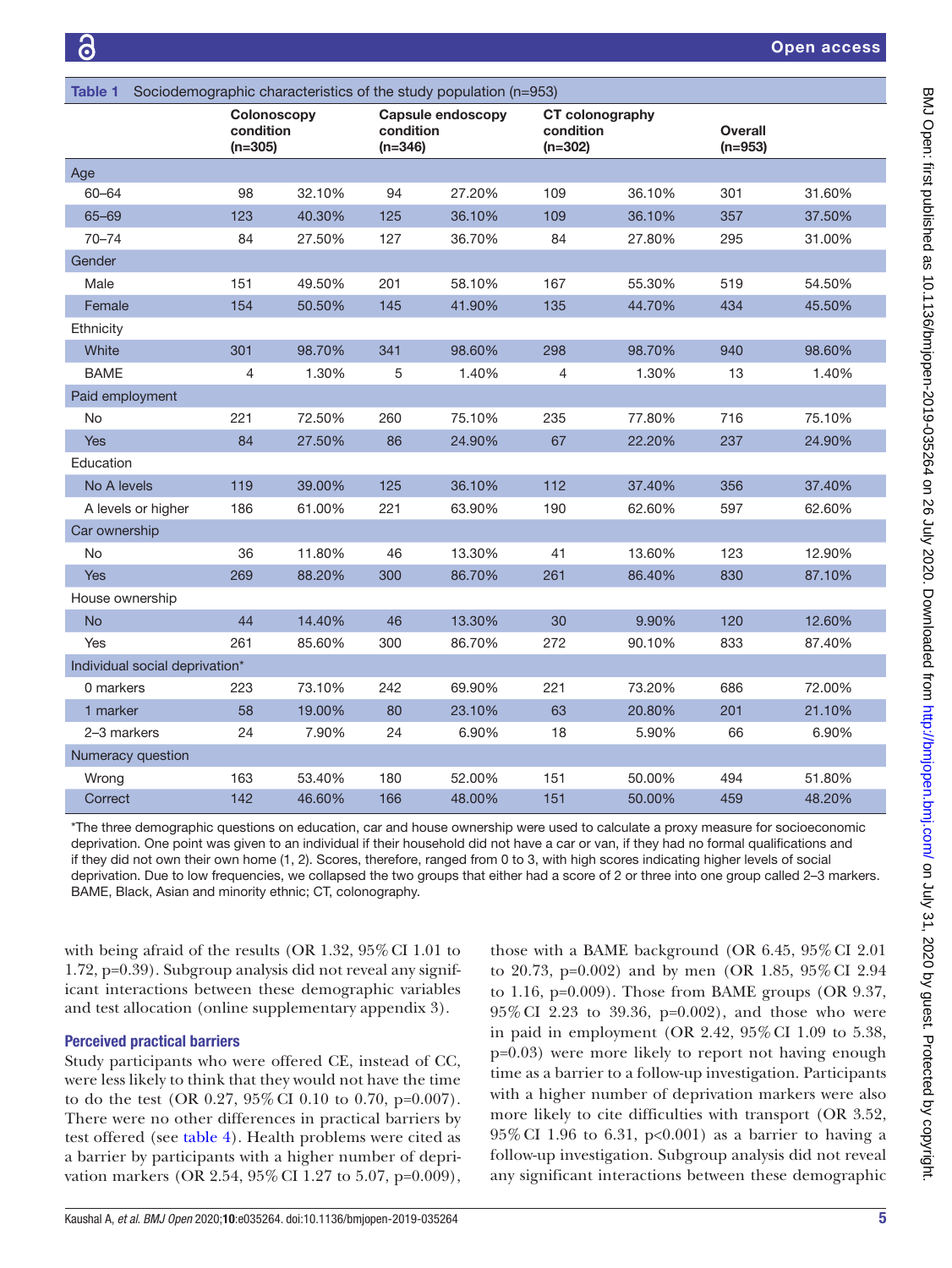| have the test (n=953)                                       |           |                         |      |                       |
|-------------------------------------------------------------|-----------|-------------------------|------|-----------------------|
|                                                             |           | <b>Unadjusted model</b> |      | <b>Adjusted model</b> |
|                                                             | <b>OR</b> | 95% CI                  | 0R   | 95% CI                |
| Condition                                                   |           |                         |      |                       |
| Colonoscopy                                                 | Ref.      |                         | Ref. |                       |
| Capsule<br>endoscopy                                        | 1.25      | 0.70 to 2.26            | 1.28 | 0.69 to 2.35          |
| <b>CT</b><br>colonography                                   | 2.61      | 1.23 to $5.53^*$        | 2.64 | 1.22 to 5.73*         |
| Age                                                         |           |                         |      |                       |
| 60-64                                                       |           |                         | Ref. |                       |
| 65-69                                                       |           |                         | 0.70 | 0.36 to 1.37          |
| $70 - 74$                                                   |           |                         | 1.42 | 0.63 to 3.22          |
| Gender                                                      |           |                         |      |                       |
| Male                                                        |           |                         | Ref. |                       |
| Female                                                      |           |                         | 1.09 | 0.62 to 1.91          |
| Ethnicity                                                   |           |                         |      |                       |
| White                                                       |           |                         | Ref. |                       |
| <b>BAME</b>                                                 |           |                         | 0.09 | 0.03 to 0.29**        |
| Deprivation                                                 |           |                         |      |                       |
| 0 makers                                                    |           |                         | Ref. |                       |
| 1 marker                                                    |           |                         | 0.45 | 0.25 to 0.84*         |
| 2-3 markers                                                 |           |                         | 0.34 | $0.15$ to $0.79*$     |
| Paid employment                                             |           |                         |      |                       |
| No                                                          |           |                         | Ref. |                       |
| Yes                                                         |           |                         | 0.87 | 0.45 to 1.67          |
| Numeracy task                                               |           |                         |      |                       |
| Wrong                                                       |           |                         | Ref. |                       |
| Correct                                                     |           |                         | 1.58 | 0.89 to 2.78          |
| Logistic regression models presented.<br>*P<0.05; **P<0.01. |           |                         |      |                       |

<span id="page-5-0"></span>Table 2 Association between test offered and wanting to

BAME, Black, Asian and minority ethnic; CT, colonography.

variables and test allocation [\(online supplementary](https://dx.doi.org/10.1136/bmjopen-2019-035264) [appendix 3](https://dx.doi.org/10.1136/bmjopen-2019-035264)) .

#### **DISCUSSION**

This study investigated whether offering alternative follow-up tests increases intention to undergo further investigation in the context of CRC screening. The results of our study show that, while the vast majority of individuals would accept any test, offering CTC instead of CC may increase acceptance of follow-up tests. Findings from our study suggest that this is due to individuals perceiving CTC as less 'off-putting' and 'uncomfortable' than CC. No differences were found in intention between those randomised to CE compared with CC despite CE appearing less uncomfortable, less embarrassing, causing less worry about the risks associated with the test and taking test time. However, for the small number of BMJ Open: first published as 10.1136/bmjopen-2019-035264 on 26 July 2020. Downloaded from http://bmjopen.bmj.com/ on July 31, 2020 by guest. Protected by copyright BMJ Open: first published as 10.1136/bmjopen-2019-035264 on 26 July 2020. Downloaded from <http://bmjopen.bmj.com/> on July 31, 2020 by guest. Protected by copyright.

participants who did not intend to take the offered test, CE appeared to be the preferred test when presented with all options.

The findings from this study are supported by two trials: one in in France, by Pioche *et al* and one in Italy, by Sali *et al*. [32 33](#page-8-18) Both studies randomised patients with abnormal FOBt results who had refused the offer of a CC to be invited for another test. Pioche *et al* found that CTC was more appealing than CE  $(7.4\% \text{ vs } 5.0\% \text{ having the inverse})$ tigation) with no differences found in clinical outcomes. The authors concluded that those who refuse CC are difficult to recruit into the screening programme and that simply offering a different test is not effective. Sali *et al* also found that invitation to CTC was more preferable, but in comparison to CC (35.7% vs 14.1% attending). However, these trials were carried out in France and Italy and may not be generalisable to a UK population and the National Health Service (NHS) screening programme. Importantly, as these studies focused on patients who had already refused CC it looked at preferences in a preselected sample. This is reflected in the small sample sizes in both studies with only 50–100 participants in each comparison group, making it difficult to draw conclusions about the population-level benefits of offering alternative tests.

Our study observed a lower likelihood of ethnic minorities to accept any follow-up test. This is supported by a recent systematic review which found that non-white participants were less likely to attend in 9 out of 10 studies investigating incomplete diagnostic follow-up after a positive bowel screening test  $\frac{11}{2}$  Analysis of barriers suggest that other health problems and not having enough time may be additional contributing factors to intention for BAME participants. Previous research has identified embarrassment as a potential barrier to CRC screening, although this was not found in this study. $34$  We also found that not having enough time, and difficulties arranging transport are barriers to screening for people in employment, those with a higher level of deprivation and those from a BAME background. This is consistent with evidence from an American study, which showed that the location of the CC appointment and the availability of evening and weekend appointments are important factors limiting uptake.<sup>35</sup> These findings should be interpreted with care due to the very small number of BAME participants in the entire sample and the heterogeneity of the group. Future research should aim to recruit a larger and more representative BAME sample so findings can be presented for each ethnic group.

While our study provides support that individuals perceive follow-up tests differently, we only offered one test at random. Future research should present all three tests to participants in a random order to analyse whether offering individuals the choice between different tests increases intentions.<sup>[22](#page-8-12)</sup> This could also include investigation of other diagnostic tests such as stool DNA tests.<sup>[36](#page-8-21)</sup>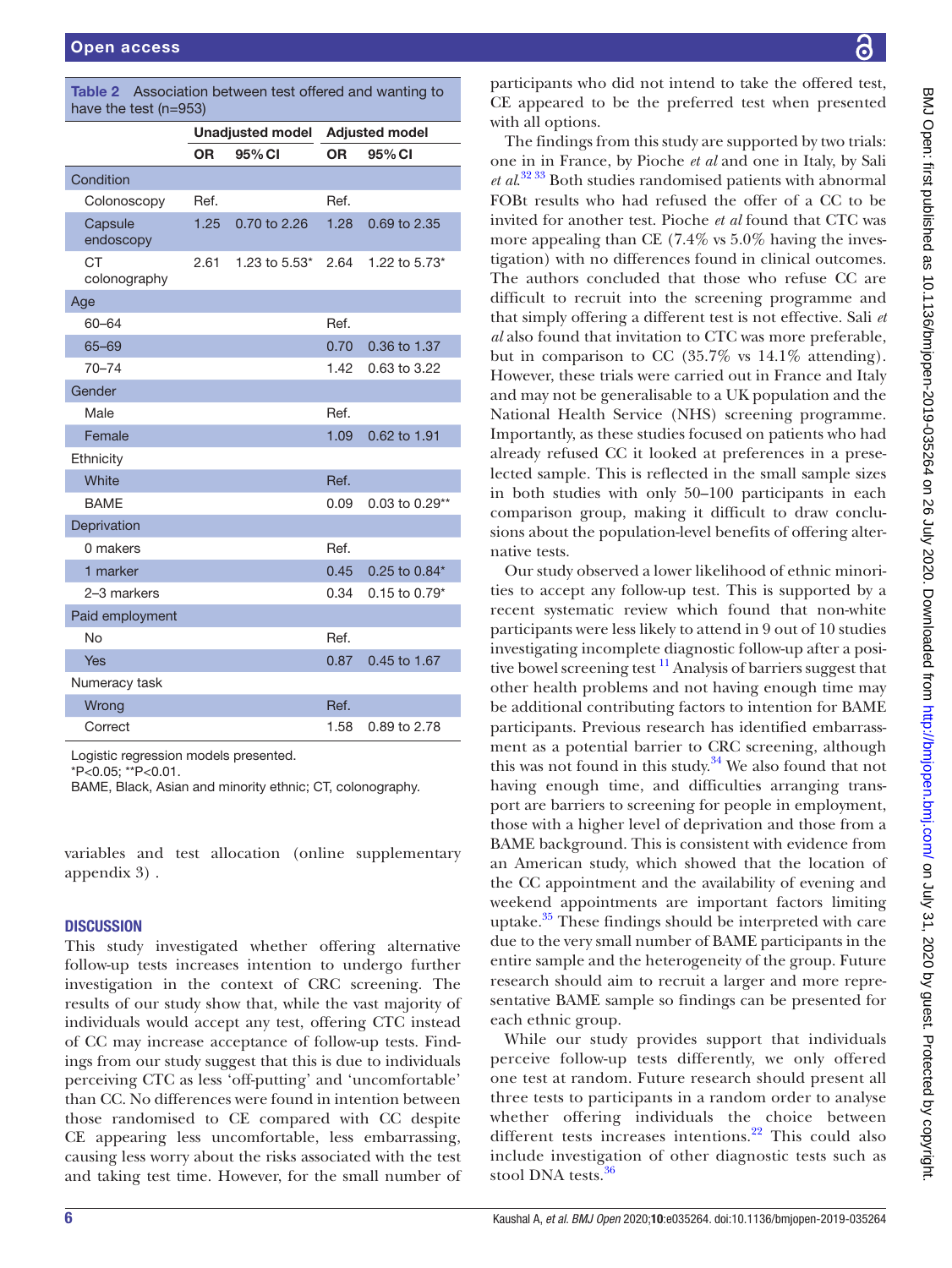<span id="page-6-0"></span>

| Table 3                                                                                                                 |      |               |      | Association between test offered and emotional barrier items (n=953) |              |                     |           |                               |      |                                      |                           |
|-------------------------------------------------------------------------------------------------------------------------|------|---------------|------|----------------------------------------------------------------------|--------------|---------------------|-----------|-------------------------------|------|--------------------------------------|---------------------------|
|                                                                                                                         |      | Off-putting   |      | Uncomfortable                                                        | Embarrassing |                     |           | Worry about risks of test     |      | Afraid of results                    | Worry about cancer        |
|                                                                                                                         | 6R   | 95% CI        | 6R   | 95% CI                                                               | 6R           | 95% CI              | <b>SP</b> | 95% CI                        | 6R   | 95% CI                               | 95% C<br>6R               |
| Condition                                                                                                               |      |               |      |                                                                      |              |                     |           |                               |      |                                      |                           |
| Colonoscopy                                                                                                             | Ref. |               | Ref. |                                                                      | Ref.         |                     | Ref.      |                               | Ref. |                                      | Ref.                      |
| Capsule endoscopy                                                                                                       | 0.75 | 0.53 to 1.047 | 0.11 | $0.07$ to $0.16***$                                                  | 0.33         | $0.23$ to $0.48***$ | 0.70      | $0.51$ to $0.97$ <sup>*</sup> | 0.75 | $0.54$ to $1.03$                     | $0.59$ to $1.13$<br>0.82  |
| CT colonography                                                                                                         | 0.66 | 0.47 to 0.94* | 0.51 | $0.34$ to $0.77***$                                                  | 0.72         | 0.51 to 1.02        | 0.73      | 0.52 to 1.02                  | 0.92 | 0.66 to 1.28                         | 0.83 to 1.60<br>1.15      |
| Age                                                                                                                     |      |               |      |                                                                      |              |                     |           |                               |      |                                      |                           |
| 60-64                                                                                                                   | Ref. |               | Ref. |                                                                      | Ref.         |                     | Ref.      |                               | Ref. |                                      | Ref.                      |
| 65-69                                                                                                                   | 0.99 | 0.69 to 1.41  | 0.91 | 0.62 to 1.32                                                         | 0.81         | 0.56 to 1.16        | 0.85      | 0.61 to 1.19                  | 0.68 | $0.48 \text{ to } 0.94$ <sup>*</sup> | $0.48$ to $0.93*$<br>0.67 |
| $70 - 74$                                                                                                               | 1.05 | 0.72 to 1.54  | 0.89 | 0.60 to 1.33                                                         | 0.88         | 0.59 to 1.31        | 0.88      | $0.62$ to $1.27$              | 0.71 | $0.49$ to $1.01$                     | 0.52 to 1.06<br>0.74      |
| Gender                                                                                                                  |      |               |      |                                                                      |              |                     |           |                               |      |                                      |                           |
| Male                                                                                                                    | Ref. |               | Ref. |                                                                      | Ref.         |                     | Ref.      |                               | Ref. |                                      | Ref.                      |
| Female                                                                                                                  | 1.41 | 1.06 to 1.88* | 1.03 | 0.76 to 1.39                                                         | 1.83         | 1.36 to $2.47***$   | 1.46      | $1.11$ to $1.91***$           | 1.57 | 1.20 to $2.05***$                    | 0.801 to 1.38<br>1.05     |
| Ethnicity                                                                                                               |      |               |      |                                                                      |              |                     |           |                               |      |                                      |                           |
| White                                                                                                                   | Ref. |               | Ref. |                                                                      | Ref.         |                     | Ref.      |                               | Ref. |                                      | Ref.                      |
| BAME                                                                                                                    | 2.22 | 0.73 to 6.75  | 1.22 | 0.33 to 4.55                                                         | 1.19         | $0.34$ to $4.19$    | 2.02      | 0.66 to 6.17                  | 3.97 | 0.86 to 18.33                        | 0.58 to 5.34<br>1.76      |
| Deprivation                                                                                                             |      |               |      |                                                                      |              |                     |           |                               |      |                                      |                           |
| 0 markers                                                                                                               | Ref. |               | Ref. |                                                                      | Ref.         |                     | Ref.      |                               | Ref. |                                      | Ref.                      |
| 1 marker                                                                                                                | 1.06 | 0.75 to 1.50  | 1.36 | 0.93 to 1.97                                                         | 0.99         | 0.69 to 1.43        | 1.50      | 1.09 to 2.08*                 | 1.36 | $0.97$ to $1.89$                     | 0.97 to 1.86<br>1.34      |
| 2-3 markers                                                                                                             | 1.43 | 0.84 to 2.44  | 0.65 | 0.36 to 1.15                                                         | 1.29         | 0.73 to 2.26        | 1.26      | $0.75$ to $2.14$              | 0.68 | $0.41$ to $1.14$                     | 0.58 to 1.680<br>0.99     |
| Paid employment                                                                                                         |      |               |      |                                                                      |              |                     |           |                               |      |                                      |                           |
| $\frac{1}{2}$                                                                                                           | Ref. |               | Ref. |                                                                      | Ref.         |                     | Ref.      |                               | Ref. |                                      | Ref.                      |
| Yes                                                                                                                     | 0.99 | 0.70 to 1.40  | 1.45 | 1.00 to 2.11                                                         | 1.41         | 1.00 to 2.01        | 1.11      | 0.80 to 1.53                  | 1.19 | 0.86 to 1.65                         | 0.73 to 1.40<br>1.01      |
| Numeracy task                                                                                                           |      |               |      |                                                                      |              |                     |           |                               |      |                                      |                           |
| Wrong                                                                                                                   | Ref. |               | Ref. |                                                                      | Ref.         |                     | Ref.      |                               | Ref. |                                      | Ref.                      |
| Correct                                                                                                                 | 1.03 | 0.79 to 1.37  | 0.88 | 0.66 to 1.19                                                         | 1.13         | 0.84 to 1.52        | 1.08      | 0.83 to 1.42                  | 1.32 | 1.01 to $1.72*$                      | 0.94 to 1.59<br>1.22      |
| BAME, Black, Asian and minority ethnic; CT, colonography.<br>Logistic regression models presented<br>*P<0.05; ** P<0.01 |      |               |      |                                                                      |              |                     |           |                               |      |                                      |                           |

6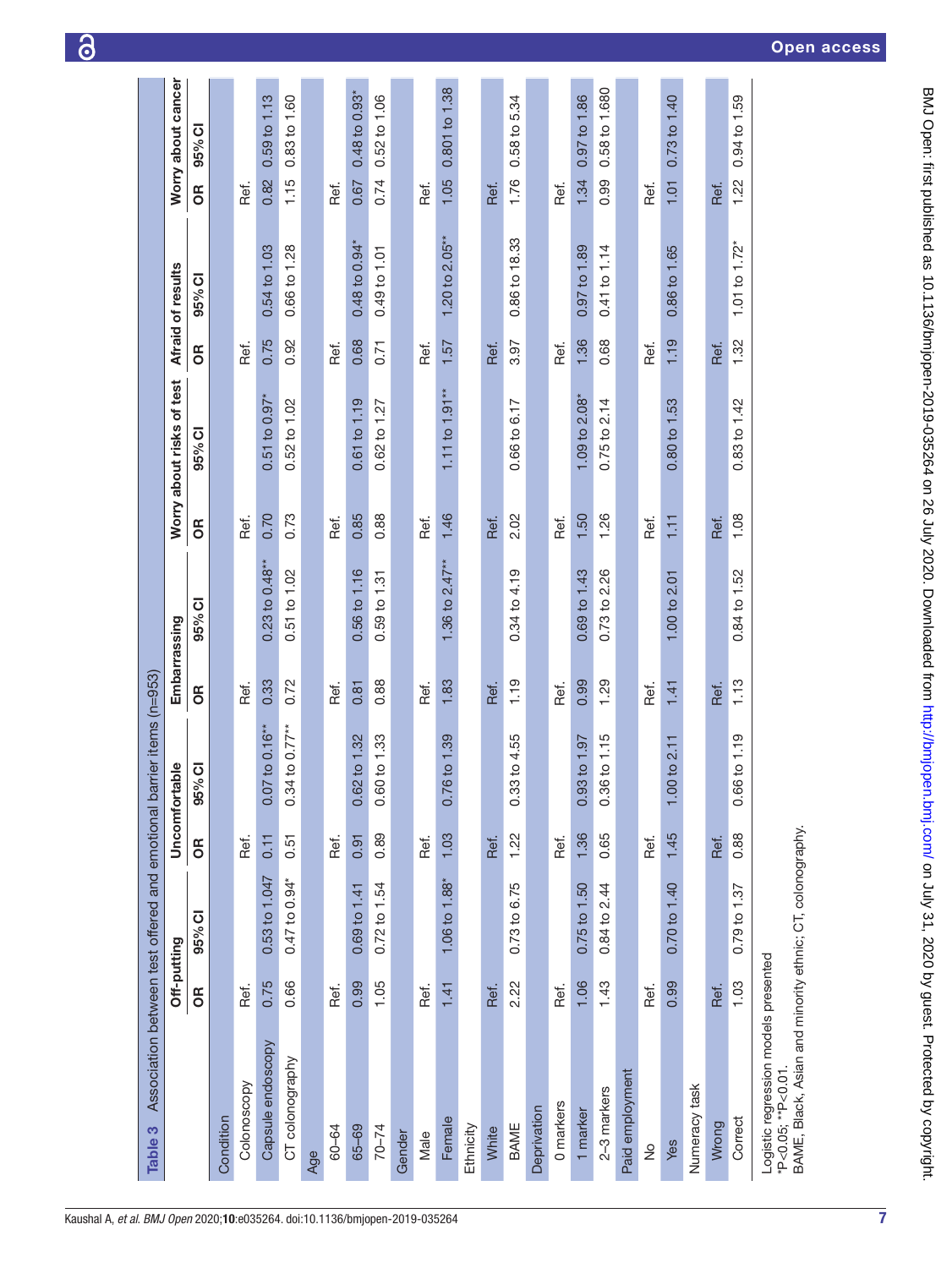|                   | No time   |                 |           | Other problems |           | Difficulties with transport |           | <b>Health problems</b> |
|-------------------|-----------|-----------------|-----------|----------------|-----------|-----------------------------|-----------|------------------------|
|                   | <b>OR</b> | 95% CI          | <b>OR</b> | 95% CI         | <b>OR</b> | 95% CI                      | <b>OR</b> | 95% CI                 |
| Condition         |           |                 |           |                |           |                             |           |                        |
| Colonoscopy       | Ref.      |                 | Ref.      |                | Ref.      |                             | Ref.      |                        |
| Capsule endoscopy | 0.27      | $0.10 - 0.70**$ | 0.75      | 0.52 to 1.09   | 0.76      | 0.48 to 1.18                | 0.70      | 0.42 to 1.17           |
| CT colonography   | 0.46      | 0.19 to 1.09    | 0.80      | 0.55 to 1.18   | 0.64      | 0.40 to 1.04                | 0.58      | 0.33 to 1.01           |
| Age               |           |                 |           |                |           |                             |           |                        |
| 60-64             | Ref.      |                 | Ref.      |                | Ref.      |                             | Ref.      |                        |
| 65-69             | 1.06      | 0.43 to 2.63    | 0.91      | 0.62 to 1.35   | 0.77      | 0.49 to 1.23                | 0.92      | 0.53 to 1.58           |
| $70 - 74$         | 1.28      | 0.48 to 3.39    | 1.03      | 0.68 to 1.55   | 0.65      | 0.39 to 1.10                | 0.80      | 0.44 to 1.46           |
| Gender            |           |                 |           |                |           |                             |           |                        |
| Male              | Ref.      |                 | Ref.      |                | Ref.      |                             | Ref.      |                        |
| Female            | 0.73      | 0.35 to 1.55    | 1.18      | 0.86 to 1.61   | 1.33      | 0.91 to 1.96                | 0.54      | 0.34 to 0.86**         |
| Ethnicity         |           |                 |           |                |           |                             |           |                        |
| White             | Ref.      |                 | Ref.      |                | Ref.      |                             | Ref.      |                        |
| <b>BAME</b>       | 9.37      | 2.23 to 39.36** | 2.28      | 0.73 to 7.10   | 3.32      | 0.99 to 11.13               | 6.45      | 2.01 to 20.73**        |
| Deprivation       |           |                 |           |                |           |                             |           |                        |
| 0 markers         | Ref.      |                 | Ref.      |                | Ref.      |                             | Ref.      |                        |
| 1 marker          | 1.40      | 0.59 to 3.32    | 1.11      | 0.76 to 1.61   | 1.65      | 1.06 to 2.58*               | 1.35      | 0.79 to 2.29           |
| 2-3 markers       | 2.41      | 0.78 to 7.49    | 1.37      | 0.77 to 2.44   | 3.52      | 1.96 to 6.31**              | 2.54      | 1.27 to 5.07**         |
| Paid employment   |           |                 |           |                |           |                             |           |                        |
| <b>No</b>         | Ref.      |                 | Ref.      |                | Ref.      |                             | Ref.      |                        |
| <b>Yes</b>        | 2.42      | 1.09 to 5.38*   | 0.97      | 0.66 to 1.42   | 0.88      | 0.55 to 1.41                | 0.95      | 0.56 to 1.63           |
| Numeracy task     |           |                 |           |                |           |                             |           |                        |
| Wrong             | Ref.      |                 | Ref.      |                | Ref.      |                             | Ref.      |                        |
| Correct           | 0.60      | 0.28 to 1.26    | 0.83      | 0.61 to 1.14   | 0.74      | 0.50 to 1.09                | 0.96      | 0.61 to 1.49           |

<span id="page-7-0"></span>Table 4 Association between study condition and practical barrier items (n=953)

\*P<0.05; \*\*P<0.01.

BAME, Black, Asian and minority ethnic; CT, colonography.

## Strengths and limitations

Our study has several limitations. First, our study used hypothetical scenarios and non-representative online study samples. Although the vignettes were developed in collaboration with clinicians, it was not possible in the space available to fully explain the level of burden associated with each test which may have biased responses. For example, in the CE vignette we stated that after the procedure it was possible to return to normal daily activities, when in reality the patient may be required to take booster laxatives and will have to return another day to have the recording analysed. It is possible that CE emerged as the second most preferred test due to the relatively positive description of the procedure.

Furthermore, the experiments lacked behavioural validation, in that they only measured intentions and choice in a hypothetical setting. The next step would be to test the effect of offering alternative follow-up tests under more ecologically valid conditions in a randomised controlled trial.

A strength of our study is that we used comprehension checks to ensure that all study participants sufficiently

engaged with the provided information about the follow-up test.

## **CONCLUSIONS**

While the results from this randomised online experiment show a high acceptance of the current practice of the NHS Bowel Screening Programme to invite individuals who have an abnormal FOBt result for a follow-up CC, our study also provides some evidence that offering CTC, instead of CC, may increase the total number of participants undertaking a follow-up test. Although CTC and CE are not currently endorsed as a screening modalites, our study provides some evidence that for high-risk and hard-to-engage groups, such as those who have a positive FOBt but refuse follow-up, offering alternative tests may increase intentions to engage with medical professionals and receive appropriate care.

Twitter Aradhna Kaushal [@aradhnakaushal](https://twitter.com/aradhnakaushal) and Robert Kerrison [@RobertSKerrison](https://twitter.com/RobertSKerrison)

Acknowledgements We would like to acknowledge the contribution to the study materials by Professor Owen Epstein, Tim Rayne and Dr. Andrew Plumb.